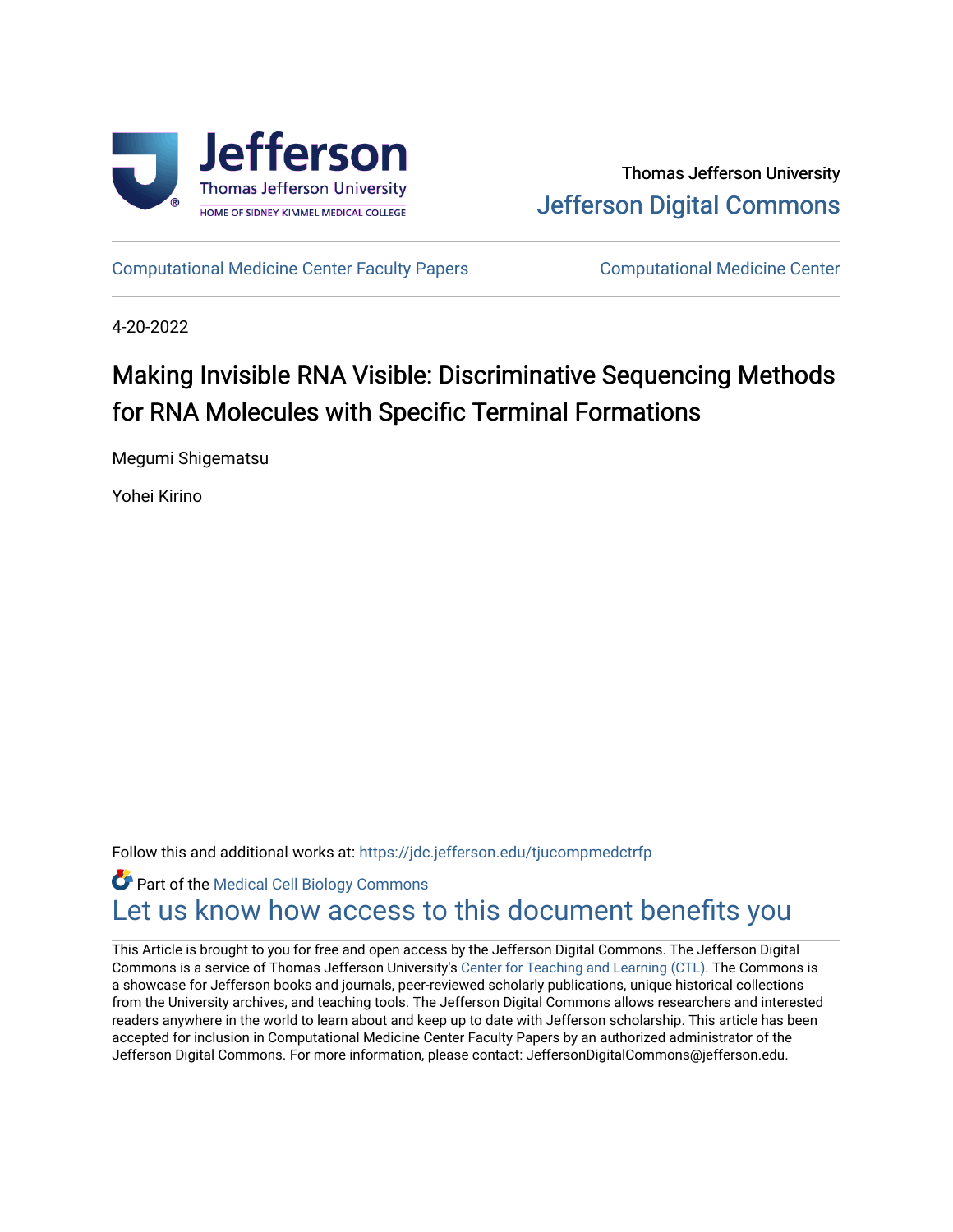



## *Review* **Making Invisible RNA Visible: Discriminative Sequencing Methods for RNA Molecules with Specific Terminal Formations**

**Megumi Shigematsu and Yohei Kirino [\\*](https://orcid.org/0000-0001-5232-4742)**

Computational Medicine Center, Sidney Kimmel Medical College, Thomas Jefferson University, Philadelphia, PA 19107, USA; megumi.shigematsu@jefferson.edu

**\*** Correspondence: yohei.kirino@jefferson.edu

**Abstract:** Next generation sequencing of RNA molecules (RNA-seq) has become a common tool to characterize the expression profiles of RNAs and their regulations in normal physiological processes and diseases. Although increasingly accumulating RNA-seq data are widely available through publicly accessible sites, most of the data for short non-coding RNAs (sncRNAs) have been obtained for microRNA (miRNA) analyses by standard RNA-seq, which only capture the sncRNAs with 5'-phosphate (5'-P) and 3'-hydroxyl (3'-OH) ends. The sncRNAs with other terminal formations such as those with a 5'-hydroxyl end (5'-OH), a 3'-phosphate (3'-P) end, or a 2',3'-cyclic phosphate end  $(2',3'-cP)$  cannot be efficiently amplified and sequenced by standard RNA-seq. Due to the invisibility in standard RNA-seq data, these non-miRNA-sncRNAs have been a hidden component in the transcriptome. However, as the functional significances of these sncRNAs have become increasingly apparent, specific RNA-seq methods compatible with various terminal formations of sncRNAs have been developed and started shedding light on the previously unrecognized sncRNAs that lack 5'-P/3'-OH ends. In this review, we summarize the expanding world of sncRNAs with various terminal formations and the strategic approaches of specific RNA-seq methods to distinctively characterize their expression profiles.

Keywords: short non-coding RNA; RNA-seq; 2',3'-cyclic phosphate; cP-RNA-seq; phospho-seq; 5'-hydroxyl-seq

## **1. Introduction**

Next generation sequencing of RNA molecules (RNA-seq) has revolutionized transcriptome analyses and has become a common tool to identify RNA expression profiles. Increasingly, accumulating RNA-seq data have become widely available through publicly accessible sites, such as the National Center for Biotechnology Information (NCBI)'s Sequence Read Archive (SRA), not only for basic molecular, cellular, and computational biology research, but also for broader application with clinical contexts. In addition to studies from individual research groups, consortiums of large-scale transcriptome projects have been collecting numerous RNA-seq datasets. For example, The Cancer Genome Atlas (TCGA), aiming to compile cancer-associated genetic/epigenetic information, encompasses a total of 43 "microRNA (miRNA)-seq" projects, which have generated 461,071 RNA-seq datasets from 17,866 cases [\(https://www.cancer.gov/tcga](https://www.cancer.gov/tcga) (accessed on 15 March 2022)). These datasets can be redirected from various sites such as the cBioPortal for Cancer Genomics [\[1,](#page-8-0)[2\]](#page-8-1) and Catalogue Of Somatic Mutations In Cancer (COSMIC) [\[3\]](#page-8-2).

Given a wide variety of the lengths and properties of cellular RNA molecules, no single RNA-seq method can capture all cellular RNA species expressed. Consequently, various RNA-seq methods have been developed for specifically targeted RNA molecules. This review focuses on short non-coding RNAs (sncRNAs) whose lengths are shorter than mature transfer RNA (tRNA) molecules (less than  $~60$  nucleotides (nt)). Most previous studies targeting the sncRNAs, such as those in TCGA project, have focused on miRNAs



**Citation:** Shigematsu, M.; Kirino, Y. Making Invisible RNA Visible: Discriminative Sequencing Methods for RNA Molecules with Specific Terminal Formations. *Biomolecules* **2022**, *12*, 611. [https://doi.org/](https://doi.org/10.3390/biom12050611) [10.3390/biom12050611](https://doi.org/10.3390/biom12050611)

Academic Editor: Ryou-u Takahashi

Received: 16 March 2022 Accepted: 15 April 2022 Published: 20 April 2022

**Publisher's Note:** MDPI stays neutral with regard to jurisdictional claims in published maps and institutional affiliations.



**Copyright:** © 2022 by the authors. Licensee MDPI, Basel, Switzerland. This article is an open access article distributed under the terms and conditions of the Creative Commons Attribution (CC BY) license [\(https://](https://creativecommons.org/licenses/by/4.0/) [creativecommons.org/licenses/by/](https://creativecommons.org/licenses/by/4.0/)  $4.0/$ ).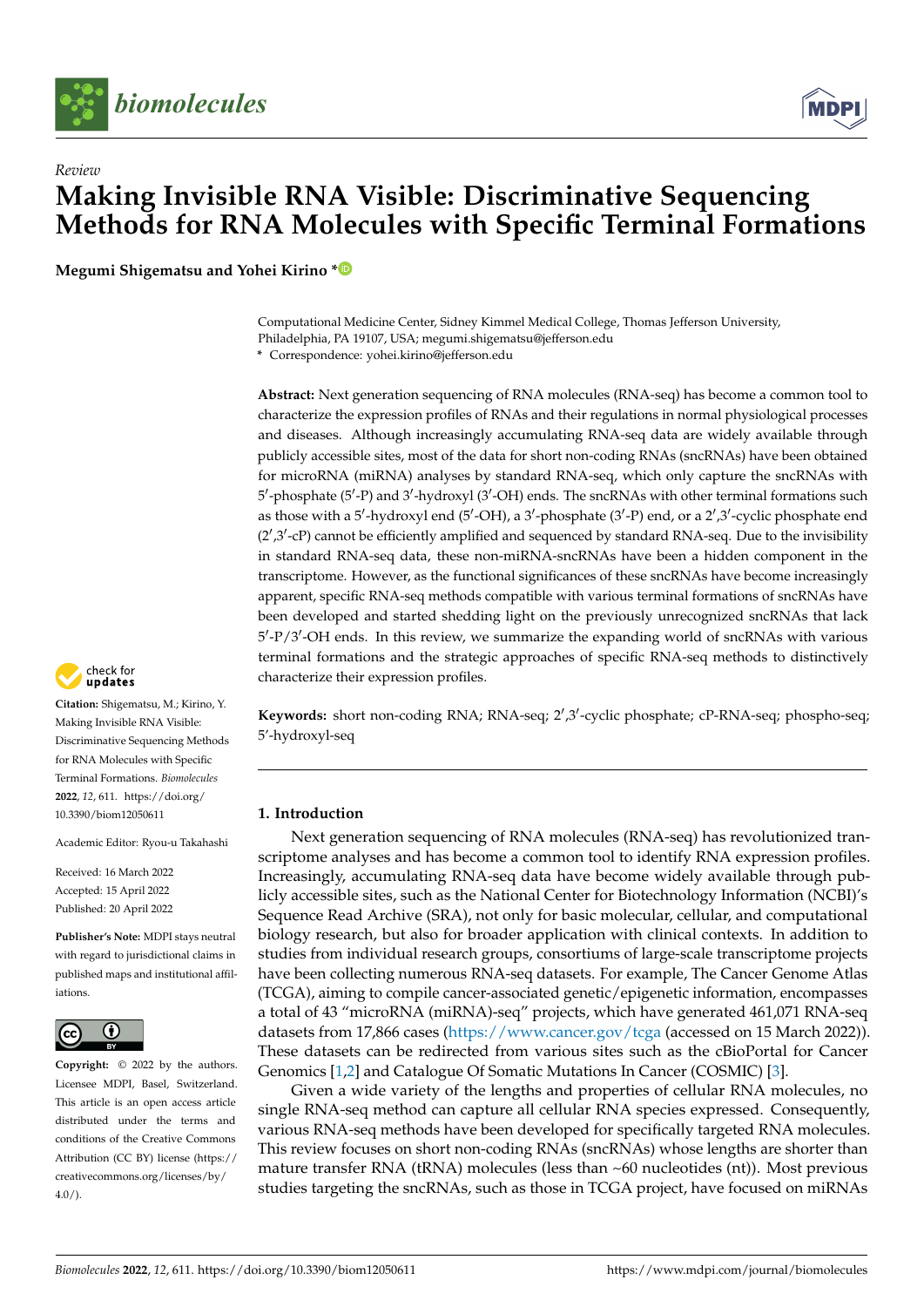by using standard small RNA-seq method. However, it has become increasingly apparent that not only miRNAs but also other types of sncRNAs are abundantly expressed as functional molecules. Many of these sncRNAs cannot be efficiently captured by standard small RNA-seq mainly due to the method's incompatibility with their terminal structures, thus non-miral representing the non-miRNA-sncRNAs in many of the current transcriptome analyses. tional molecules. Many of these sncRNAs cannot be efficiently captured by standard small by using standard small KIVA-seq method. However, it has become increasingly apparent

cellular sncRNA molecules generally possess either a hydroxyl group (OH), a monophos-<br>Cellular sncRNA molecules generally possess either a hydroxyl group (OH), a monophosphate (P), or a 2',3'-cyclic phosphate  $(2',3'-cP)$  at their termini (Figure [1A](#page-2-0)). The 2',3'-cP end is formed only at the  $3'$ -end of RNAs, in which the  $2'$ - and  $3'$ -positions of ribose is bridged by the phosphate. These terminal states of each sncRNA are determined by catalytic machineries of RNA cleavage that produces the sncRNAs. In many cases, the terminal formations are not just consequences of the biogenesis mechanism, but are critical in the stability and function of the sncRNAs. In addition to terminal phosphate states, terminal post-transcriptional modifications, such as 2'-O-methyl group (2'-O-Me) at the 3'-terminal ribose, further differentiate terminal forms of RNA molecules (Figure 1A). The current standard RNA-seq for sncRNAs relies on 5'-P/3'-OH ends of RNAs, which makes the RNAs with other terminal structures invisible in the RNA-seq data. While those RNAs have been forming a hidden component in most sncRNA transcriptome analyses, recent developments of specific RNA-seq compatible with various terminal structures have started developments of specific RNA-seq compatible with various terminal structures have developments of speeme KIVI seq companiole what various terminal structures have started shedding light on previously unrecognized sncRNAs that lack the 5'-P/3'-OH ends. In this review, we summarize the expanding world of sncRNAs with various terminal structures and list RNA-seq methods to reveal their expression profiles that have been uncaptured by standard small RNA-seq methods.

<span id="page-2-0"></span>

**Figure 1.** Terminal formations of sncRNAs and their compatible sequencings: (A) Chemical structures of RNA termini. (**B**) Terminal formations of sncRNAs. (**C**) Targeted sncRNAs (shown in blue) in each RNA-seq methods.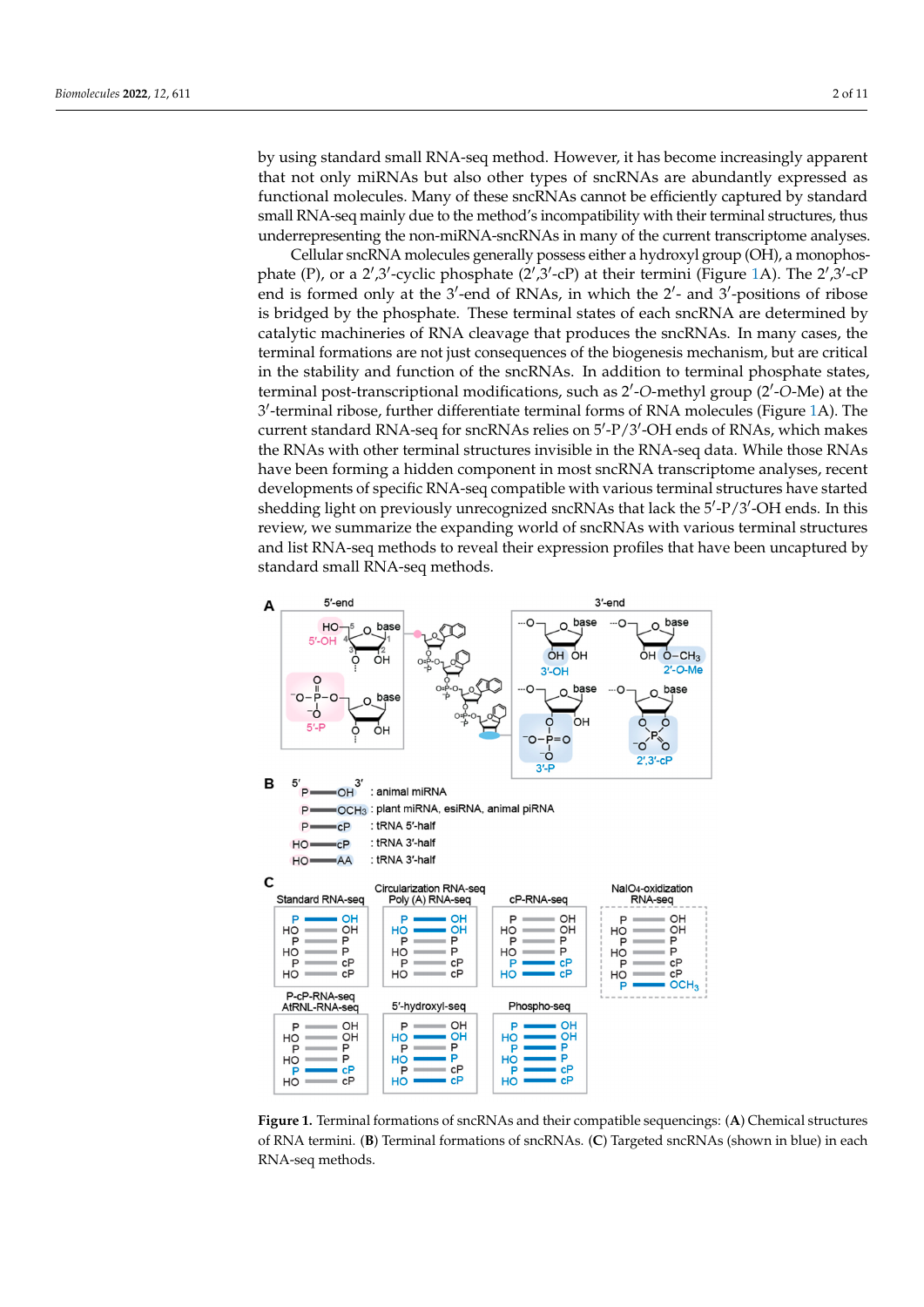## 2. Expanding World of sncRNAs and Their 5'- and 3'-Ends

The first distinct class of functional sncRNAs was discovered in the studies of *C. elegans* [\[4](#page-8-3)[,5\]](#page-8-4), followed by the discovery of similar sncRNAs in other organisms [\[6\]](#page-8-5). While these 19–24-nt sncRNAs, now known as miRNAs, have become the best-characterized type of sncRNAs, continuous exploration and characterization thus far have identified further functional sncRNAs with distinct properties, biogenesis pathways, terminal formations, and molecular functions.

#### *2.1. miRNA and esiRNA*

miRNAs are bound by Argonaute (AGO) proteins to form RNA-Induced Silencing Complex (RISC) and act as guide molecules to target complementary regions of messenger RNAs (mRNAs) and other ncRNAs, silencing their expression through translational repression and/or promotion of RNA decay [\[6](#page-8-5)[,7\]](#page-8-6). miRNAs are estimated to regulate the expression of almost all mRNAs and a wide variety of ncRNAs, crucially impacting normal developmental and physiological processes and diseases [\[8,](#page-8-7)[9\]](#page-8-8). In the canonical pathway of miRNA biogenesis, a long hairpin-shaped primary miRNA (pri-miRNA) is first cleaved by Drosha, a member of Ribonuclease (RNase) III, generating a shortened hairpin-shaped pre-cursor miRNA (pre-miRNA) harboring the 5'-P and 3'-OH ends [\[6](#page-8-5),10-[12\]](#page-8-10). The pre-miRNA is further cleaved by Dicer, another member of RNase III, leaving the 5'-P and 3'-OH ends in mature miRNA molecules [\[6](#page-8-5)[,10–](#page-8-9)[12\]](#page-8-10) (Figure [1B](#page-2-0)). While Dicer-mediated cleavage is the final canonical biogenesis step for animal miRNAs, plant miRNAs further undergo a 3'-terminal methylation step mediated by HUA ENHANCER 1 (HEN1) methyltransferase, forming the 2<sup>'</sup>-O-Me end [\[13,](#page-8-11)[14\]](#page-8-12) (Figure [1B](#page-2-0)).

In addition to miRNAs, animals express endogenous small interfering RNAs (esiR-NAs), a similar yet distinct type of sncRNA. esiRNAs are also bound by AGO proteins and regulate transcription from transposons or post-transcriptionally silence gene expression [\[15,](#page-8-13)[16\]](#page-8-14). esiRNAs are produced from double-stranded RNAs (dsRNAs) or long step-loop RNAs by Dicer-mediated cleavage, followed by HEN1-catalyzed 3'-terminal methylation, resulting in their 5'-P and 2'-O-Me end [\[15](#page-8-13)-18] (Figure [1B](#page-2-0)).

#### *2.2. piRNA*

Argonaute family proteins are divided into AGO and PIWI subclades. While AGO subclades bind to miRNAs and esiRNAs, PIWI subclades bind to a distinct class of longer (23–34-nt) sncRNAs, termed PIWI-interacting RNAs (piRNAs) [\[19,](#page-8-16)[20\]](#page-9-0). Unlike miRNAs that are ubiquitously expressed in all cells/tissues, PIWI proteins, and their bound piRNAs are predominantly expressed in animal germlines, where they maintain genome integrity by silencing transposable elements and regulating the expression of other targets [\[19,](#page-8-16)[20\]](#page-9-0). The 5'-end of mature piRNAs is formed by Zucchini/mitoPLD endonuclease [\[21,](#page-9-1)[22\]](#page-9-2) or PIWI/piRNA complexes via a ping-pong amplification loop [\[23](#page-9-3)[,24\]](#page-9-4), while the 3'-end is generated from exonucleolytic cleavage by a Trimmer/PNLDC1 [\[25\]](#page-9-5), followed by HEN1- mediated methylation [26-[28\]](#page-9-7). Consequently, mature piRNAs possess 5'-P and 2'-O-Me ends [\[29,](#page-9-8)[30\]](#page-9-9) (Figure [1B](#page-2-0)).

## *2.3. tRNA-Derived sncRNA: tRNA Half and tRF*

Although tRNAs have been best known as adapter components of translational machinery, tRNAs are now further known as a source of functional sncRNAs [\[31–](#page-9-10)[34\]](#page-9-11). In many organisms, specific tRNA-derived sncRNAs are generated from mature tRNAs and their precursor transcripts, not as random degradation products but as functional molecules. The expression of tRNA-derived sncRNAs does not usually affect mature tRNA pools, but the sncRNAs themselves are involved in various biological processes beyond translation. tRNA-derived sncRNAs are classified into two groups: tRNA halves and tRNA-derived fragments (tRFs) [\[31–](#page-9-10)[34\]](#page-9-11).

tRNA halves are 30-45-nt in length, derived from either the 5'- or 3'-portion of mature tRNAs, and produced by endonucleolytic cleavage of tRNA anticodon-loop. In mammalian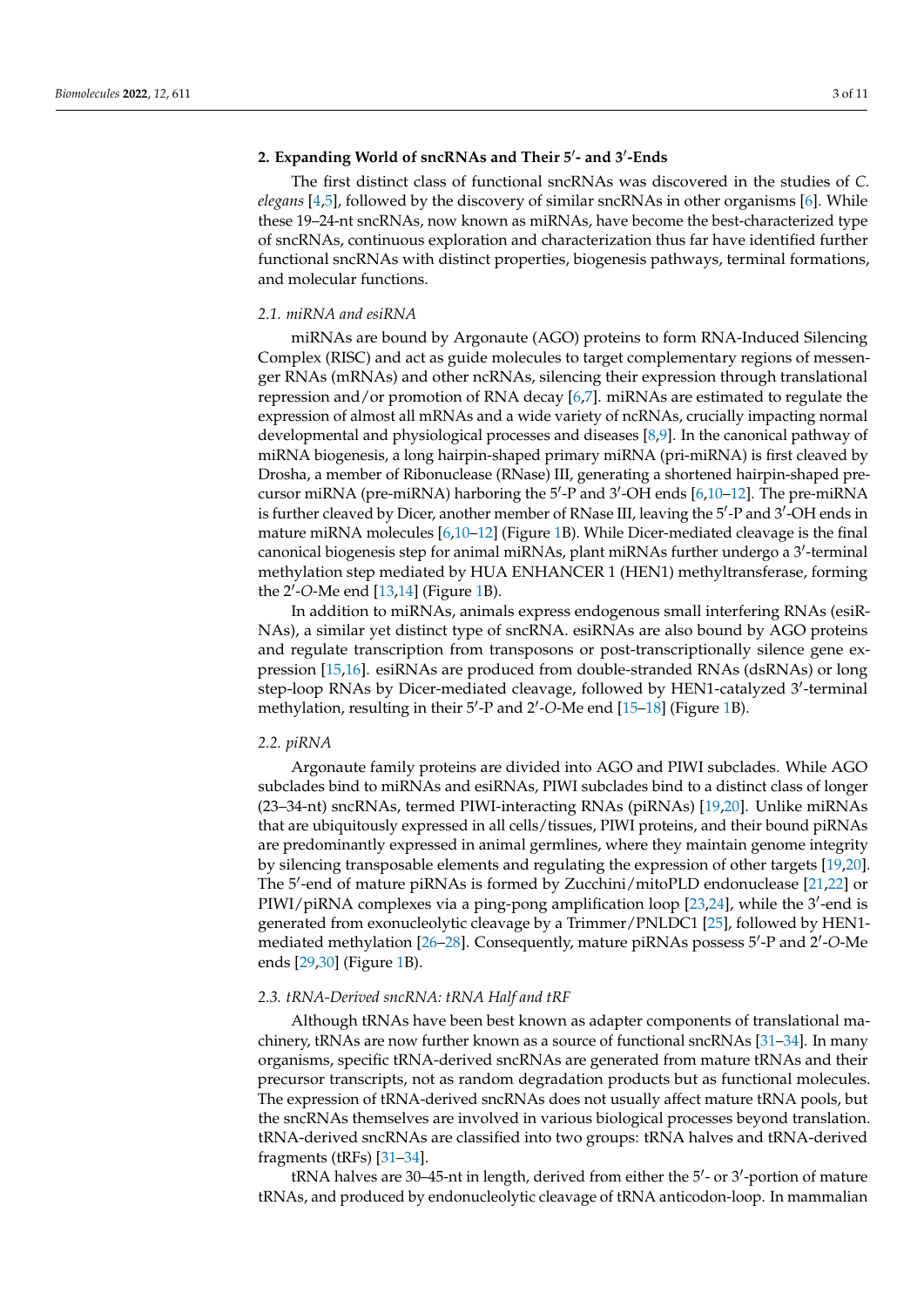cells, angiogenin (ANG), a member of the RNase A superfamily, is the enzyme responsible for the anticodon cleavage [\[35,](#page-9-12)[36\]](#page-9-13). ANG-mediated tRNA cleavage can be induced by various biological factors/phenomena such as stress stimuli [\[35](#page-9-12)[,36\]](#page-9-13), sex hormone signaling pathways [\[37\]](#page-9-14), and immune response upon mycobacterial infection [\[38](#page-9-15)[,39\]](#page-9-16). The generated tRNA halves have been shown to exhibit a variety of molecular functions. Stress-induced tRNA halves promote stress granule formation and regulate translation [\[35,](#page-9-12)[40](#page-9-17)[–42\]](#page-9-18), while sex hormone-induced tRNA halves promote proliferation of hormone-dependent cancer cells [\[37\]](#page-9-14). Infection-induced tRNA halves could function as immune boosters by activating endosomal Toll-like receptor 7 [\[38\]](#page-9-15). tRNA halves can further serve as direct precursors for shorter sncRNAs such as piRNAs [\[43](#page-9-19)[,44\]](#page-9-20). Because ANG-medicated cleavage leaves a 2',3'-cP and 5'-P in 5'- and 3'-cleavage products [\[45\]](#page-9-21), respectively, 5'-tRNA halves contain a 5'-P (from mature tRNAs) and a  $2^{\prime}$ ,  $3^{\prime}$ -cP, while  $3^{\prime}$ -tRNA halves possess a 5'-OH and an amino acid (AA) at the  $3'$ -end (from mature tRNAs) (Figure [1B](#page-2-0)), which has been experimentally validated [\[37\]](#page-9-14). Regarding 3'-tRNA halves, cP-specific sequencing (see below) identified abundant 3'-tRNA halves lacking 3'-terminal adenosine at nucleotide position (np) 76 of tRNA, further indicating the presence of 3'-tRNA halves with the  $5'$ -OH/2',3<sup>7</sup>-cP ends [\[46](#page-9-22)[,47\]](#page-9-23) (Figure [1B](#page-2-0)).

tRFs are generally shorter than tRNA halves and comprise the rest of tRNA-derived sncRNAs. tRFs can mainly be subclassified into 5'-tRFs, 3'-tRFs, and i-tRFs [\[31](#page-9-10)[–34\]](#page-9-11). While 5'- and 3'-tRFs correspond to the 5'- and 3'-parts of mature tRNAs containing processed 5'-P and 3'-AA termini, respectively; i-tRFs are derived wholly from internal parts of mature tRNAs. These tRFs are defined as the fragments generated by cleavages anywhere within mature tRNAs except for anticodon-loop. Although Dicer and ANG are involved in the biogenesis of some tRFs [\[48,](#page-9-24)[49\]](#page-10-0), detailed regulatory mechanisms and other biogenesis factors for tRFs remain elusive, designating tRFs as the molecules whose terminal structures have not yet been well defined. The tRFs that function as miRNAs or piRNAs by binding to AGO or PIWI proteins [\[32,](#page-9-25)[43,](#page-9-19)[44\]](#page-9-20) should contain the 5'-P/3'-OH or 5'-P/2'-O-Me ends, respectively. tRFs further have a variety of functions, such as regulating gene expression via modulation of mRNA stability or translation, preventing cell apoptosis, and promoting virus infection, and their dysregulations are involved in various diseases [\[31,](#page-9-10)[33,](#page-9-26)[34](#page-9-11)[,50\]](#page-10-1).

#### *2.4. Other sncRNAs*

As in the case of tRFs, sdRNAs, the sncRNAs derived from small nucleolar RNAs (snoRNAs), have been reported to function as miRNAs by binding to AGO proteins and silencing the expression of target mRNAs [\[51–](#page-10-2)[53\]](#page-10-3). While one of the sdRNAs has been reported to require Dicer, but not Drosha, for its production, not all sdRNAs are generated in a Dicer-dependent manner [\[51](#page-10-2)[,53\]](#page-10-3), suggesting that there are multiple biogenesis pathways for sdRNAs. Although their biogenesis pathways remain to be elucidated, these AGOincorporated sdRNAs are expected to possess the 5'-P/3'-OH ends.

Ribosomal RNAs (rRNAs) and mRNAs are also utilized as substrates for sncR-NAs [\[46,](#page-9-22)[49,](#page-10-0)[54–](#page-10-4)[58\]](#page-10-5). While some of the rRNA- and mRNA-derived sncRNAs have been shown to function as miRNAs and are involved in gene silencing [\[58–](#page-10-5)[60\]](#page-10-6), the biological roles of many rRNA-/mRNA-derived sncRNAs remain unclear. Standard small RNA-seq captures numerous rRNA-/mRNA-derived sncRNAs, indicating the presence of 5'-P/3'-OH ends in these molecules; however, this does not mean that the 5'-P/3'-OH ends are their primary terminal formations. Indeed, many rRNA-/mRNA-derived sncRNAs have been identified as 2',3'-cP-containing molecules [\[46](#page-9-22)[,47\]](#page-9-23). Both rRNA- and mRNAderived sncRNAs with the 2',3'-cP end are mainly generated by specific cleavages between pyrimidine and adenosine [\[46](#page-9-22)[,47\]](#page-9-23). The RNases responsible for the specific cleavages for the generation of 2',3'-cP-containing molecules or for the biogenesis of other rRNA-/mRNAderived sncRNAs have not been identified yet. The production of rRNA-derived sncRNAs seems to be largely Dicer- and Drosha-independent [\[49\]](#page-10-0). Because rRNAs and mRNAs undergo constitutive turnover, it is difficult to distinguish random degradation products from biologically significant sncRNAs. However, as in the case of tRFs, expression profiles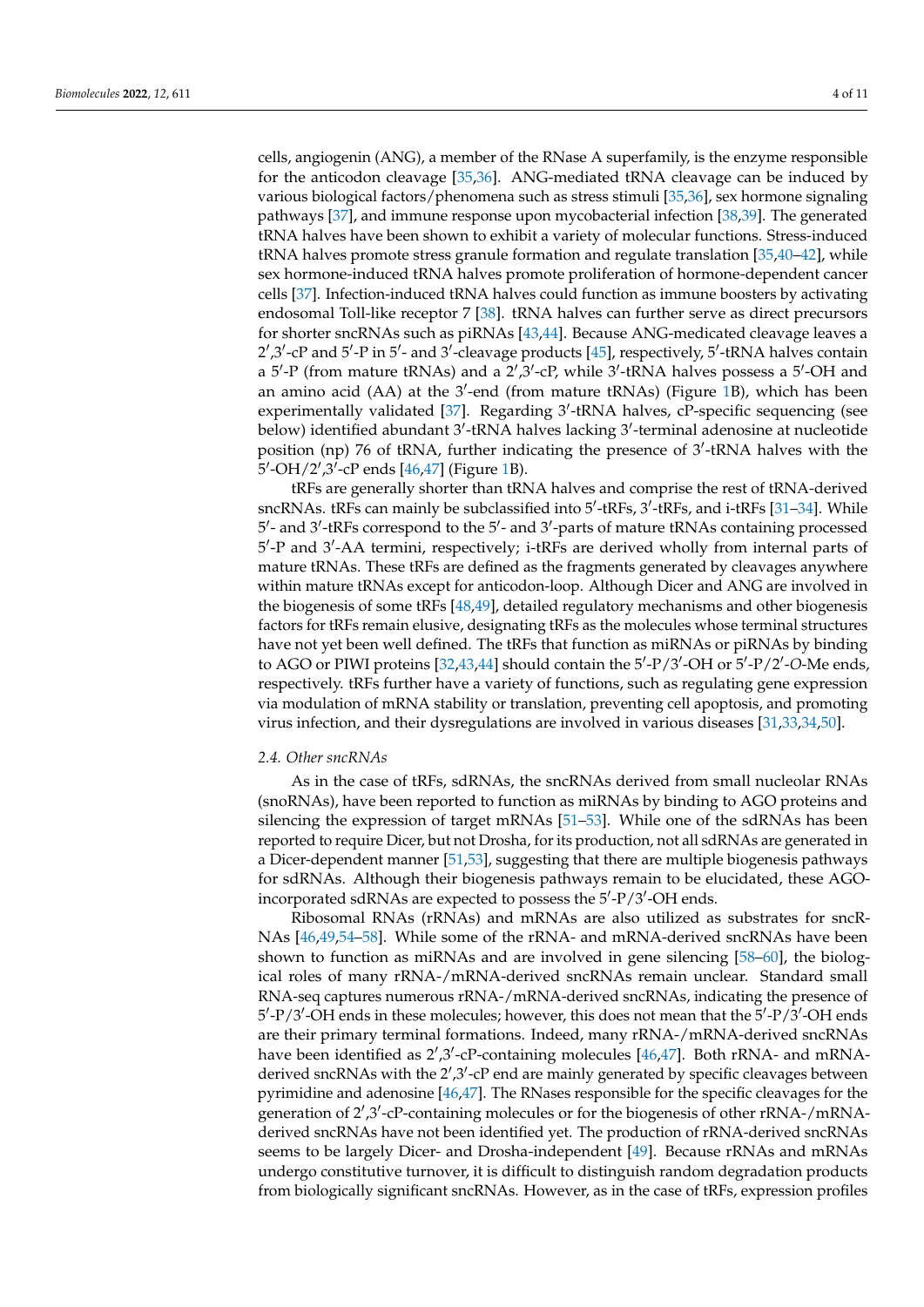of rRNA-derived sncRNAs are dependent on a person's sex and population origin [\[61\]](#page-10-7), and the expression of  $rRNA$ -/mRNA-derived  $2^{\prime}$ , $3^{\prime}$ -cP-containing sncRNAs are upregulated upon oxidative stress [\[47\]](#page-9-23) and downregulated through aging [\[46\]](#page-9-22). Further research is needed to clarify biogenesis mechanisms and functionalities of these sncRNAs.

#### **3. RNA-seq Methods Targeting sncRNAs with Specific Terminal Structures**

The representative RNA-seq workflow includes: (1) extraction/purification of RNAs from cells/tissues, (2) construction of cDNA library, (3) next generation sequencing, and (4) bioinformatics analysis. Various strategies have been developed, mainly in the second step, to target specific sncRNAs with different terminal structures as follows.

## 3.1. Targeting sncRNAs with the 5'-P/3'-OH End

The standard method of cDNA library construction for sncRNAs utilizes adaptor (AD) ligations to the both 5'- and 3'-ends of sncRNAs. The ligated 5'- and 3'-ADs provide uniform hybridization sites for the primers in subsequent reverse transcription (RT) and PCR amplification. Commercially available kits for this standard method have been previously summarized [\[62\]](#page-10-8). Generally, a pre-adenylated 3'-AD containing a 5',5'-adenyl pyrophosphoryl moiety is first ligated to the 3'-OH ends of sncRNAs by a truncated version of T4 RNA ligase 2, followed by 5'-AD ligation to the 5'-P end using T4 RNA ligase 1. The utilization of pre-adenylated 3'-AD prevents RNA self-ligation and concatenation, as the ligation reaction can be carried out in the absence of ATP. This standard RNA-seq method efficiently captures the sncRNAs with the 5'-P and 3'-OH ends that are required for the 5'and 3'-AD ligations, respectively. The sncRNAs with other terminal formations cannot be ligated to the ADs and thus are not amplified by subsequent cDNA amplification steps, making these molecules invisible in standard RNA-seq data (Figure [1C](#page-2-0)).

## 3.2. Targeting sncRNAs with the 5'-OH/3'-OH End as Well as the 5'-P/3'-OH End

Circularizing AD-ligated RNA molecules is an alternative approach to AD ligation-based protocol [\[63\]](#page-10-9). The method uses a single 5'- and 3'-chimeric AD (pre-adenylated), which is ligated to the 3'-OH end of sncRNAs. After the treatment with T4 polynucleotide kinase (T4 PNK) to form the 5'-P and 3'-OH ends, the RNA-AD ligation products are subjected to self-ligation (circularization) using T4 RNA ligase 1, followed by cDNA amplification and sequencing. The advantage of this method includes more efficient intramolecular ligation compared to intermolecular ligation employed in standard RNA-seq. Because of the presence of a T4 PNK treatment step that phosphorylates the 5'-end of sncRNAs for circularization, 5'-OH-containing sncRNAs, as well as those with a 5'-P, are ligated and sequenced by this method, while the 3'-OH end is required for ligation to the chimeric AD. Therefore, this method captures the sncRNAs with both the 5'-P/3'-OH and 5'-OH/3'-OH ends (Figure [1C](#page-2-0)).

While the above two methods are based on AD ligation, there is a ligation-free sncRNA sequencing method that uses polyadenylation and template switching [\[64\]](#page-10-10). In this method, poly (A) polymerase adds poly (A) tail to the 3'-OH ends of RNAs, followed by RT using Moloney murine leukemia virus (MMLV) reverse transcriptase (RTase) and an oligo d(T) primer containing additional 3'-AD sequences. In this RT reaction, the MMLV RTase adds three to five deoxycytidines to the 3'-end of the produced cDNAs in a template-independent manner. The deoxycytidine-stretch serves as a priming site of template switching oligo (also serves as a forward PCR primer), and the switched templates are amplified by PCR. Because the 3'-OH ends of sncRNAs is required for the poly (A) addition by poly (A) polymerase, this method only captures the sncRNAs with the 3'-OH ends (i.e., those with the 5'-P/3'-OH and 5'-OH/3'-OH ends), but cannot capture those with a 3'-P or a 2',3'-cP end (Figure [1C](#page-2-0)).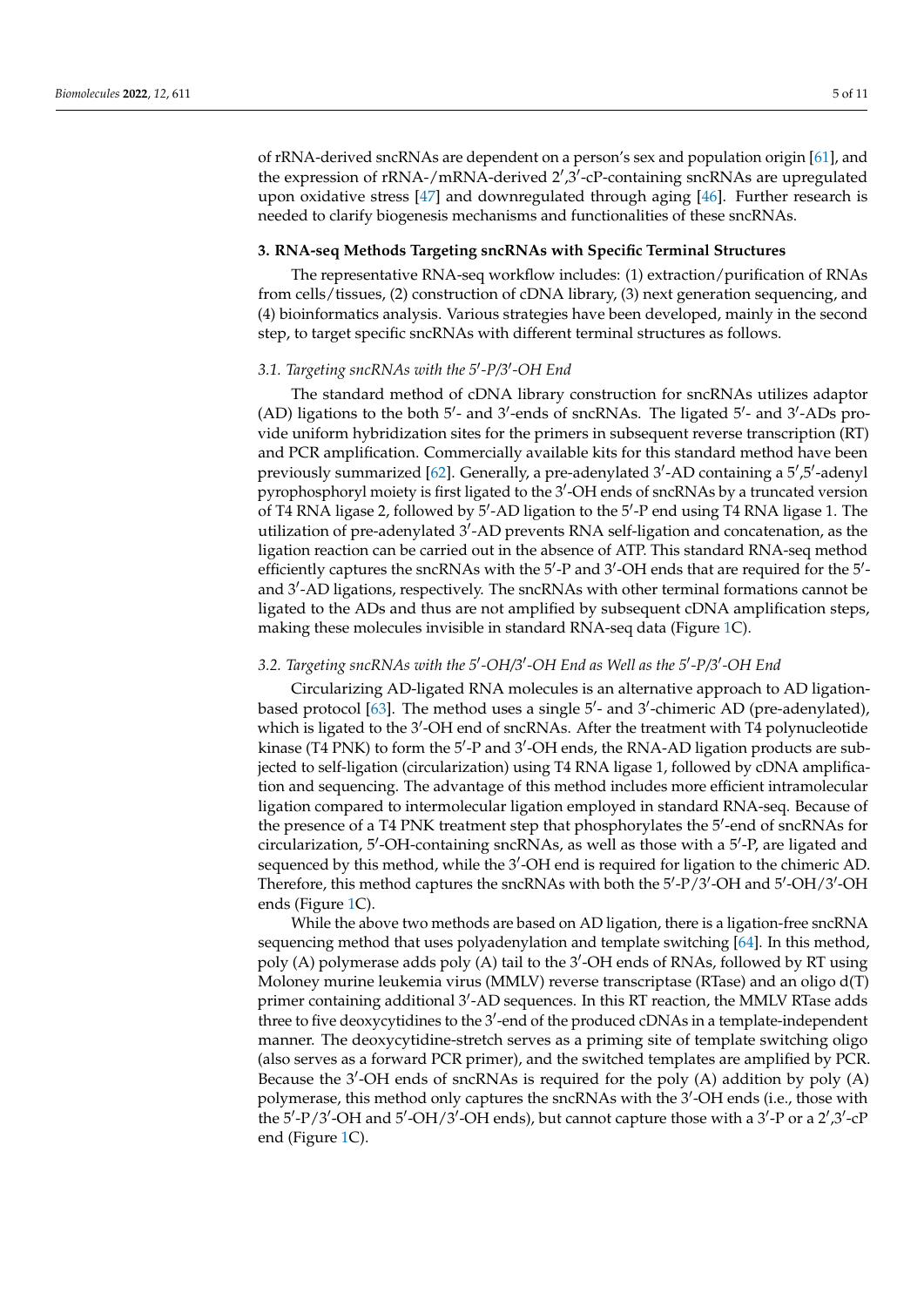## 3.3. Targeting sncRNAs with the 2'-O-Me End

The above methods cannot efficiently amplify sncRNAs with the 2'-O-Me end, because the 3'-AD ligation or poly (A) addition to the 2'-O-Me end of RNAs are significantly inefficient [\[65–](#page-10-11)[68\]](#page-10-12). Thus, when animal germline sncRNAs are subjected to standard RNAseq, for example, miRNAs (containing the 5'-P/3'-OH end) will be efficiently captured, but generally more abundant piRNAs (containing the 5'-P/2'-O-Me end) will be significantly underrepresented in standard RNA-seq data. To overcome this issue and focus on the 2'-O-Me-containing sncRNAs, periodate oxidation has been used to enrich the 2'-O-Mecontaining sncRNAs as substrates of 3'-AD ligation. Treatment of RNA fraction with sodium periodate (NaIO<sub>4</sub>) disrupts the 3'-OH ends of RNAs by transforming 2',3'-cis diol moiety into 2',3'-dialdehyde, which is no longer available for 3'-AD ligation. Therefore, the periodate treatment prior to AD ligations makes 2'-O-Me-containing RNAs sole RNA substrates for 3'-AD ligation. Even if the 3'-AD ligation to the 2'-O-Me end is inefficient, the enrichment step enables amplifying and sequencing 2'-O-Me-containing RNAs as major species (Figure [1C](#page-2-0)). The combination of periodate oxidation and RNA-seq has been used for the sequencings of 2'-O-Me-containing RNAs, mainly for animal piRNAs [\[44,](#page-9-20)[69,](#page-10-13)[70\]](#page-10-14).

## 3.4. Targeting sncRNAs with the 2',3'-cP End

Because 3'-AD cannot be ligated to the 2',3'-cP end of RNAs, standard RNA-seq cannot capture 2',3'-cP-containing RNAs. Instead, specific sequencing of sncRNAs with the  $2^{\prime},3^{\prime}$ -cP end can be achieved by cP-RNA-seq [\[37](#page-9-14)[,71\]](#page-10-15), which takes advantage of the distinct properties of T4 PNK and a phosphatase, such as calf intestinal phosphatase (CIP). While T4 PNK has  $3'$ -terminal phosphatase activity that removes both  $3'$ -P and  $2',3'$ -cP, the phosphatase activity of CIP hydrolyzes only 3'-P, but not 2',3'-cP. In cP-RNA-seq, sncRNA fraction is first treated with CIP (convert the 3'-P end to the 3'-OH end) and then subjected to sodium periodate oxidation (disrupt the 3'-OH end). Unlike 3'-P and 3'-OH-containing RNAs, the 2',3'-cP-containing RNAs survive from the 3'-end disruption. Consequently, after T4 PNK treatment (with ATP), which forms the 5'-P/3'-OH ends, the 2',3'-cP-containing RNAs become the primary species for subsequent AD ligation and cDNA amplification steps, leading to their selective sequencing [\[37,](#page-9-14)[71\]](#page-10-15) (Figure [1C](#page-2-0)). As the 2'-O-Me end is resistant to periodate oxidation as described above, the 2'-O-Me-containing RNAs, as well as the 2',3'-cP-containing RNAs, survive from the 3'-end disruption by periodate oxidation upon CIP treatment. However, the population of the 2'-O-Me-containing RNAs in cP-RNA-seq data is expected to be negligibly minor due to inefficient ligation of 3'-AD to the 2'-O-Me end. The cP-RNA-seq has been used to sequence 2',3'-cP-containing tRNA halves in cancer cells [\[37](#page-9-14)[,47\]](#page-9-23), immune cells [\[38\]](#page-9-15), and germ cells [\[43,](#page-9-19)[44\]](#page-9-20). The first genome-wide identification of 2',3'-cP-containing sncRNAs revealed numerous mRNAand rRNA-derived 2',3'-cP-containing sncRNAs, as well as tRNA halves, in various mouse tissues [\[46\]](#page-9-22). The development of P-cP-RNA-seq, a modified version of cP-RNA-seq that can specifically sequence sncRNAs with the 5'-P 'and' 2',3'-cP ends, clarified the role of 2',3'-cP-containing sncRNAs as direct piRNA precursors [\[44\]](#page-9-20).

As an alternative method to selectively capture 2',3'-cP-containing sncRNAs, Arabidop*sis thaliana* tRNA ligase (AtRNL) has been used [\[72](#page-10-16)[,73\]](#page-10-17). Unlike the commonly used T4 RNA ligases 1 and 2, which ligate the 5'-P and 3'-OH ends of RNAs, the AtRNL can specifically ligate the 5'-OH and 2',3'-cP ends [\[72\]](#page-10-16). Therefore, when AtRNL is used for the ligation reaction of 3'-AD with the 5'-OH end, 2', 3'-cP-containing sncRNAs become sole ligation substrates, leading to specific 3'-AD ligation to the RNAs (Figure [1C](#page-2-0)). The AtRNL ligation forms 2'-P at the ligation site, which should be removed by CIP or 2'-phosphotransferase such as *Saccharomyces cerevisiae* Tpt1 for efficient RT [\[72\]](#page-10-16). The sequencing of AtRNL-ligated RNAs has successfully identified 2',3'-cP-containing sncRNAs such as U6 snRNA, tRNA halves, and 5'-cleavage products of self-cleaving ribozymes [\[72](#page-10-16)[,73\]](#page-10-17).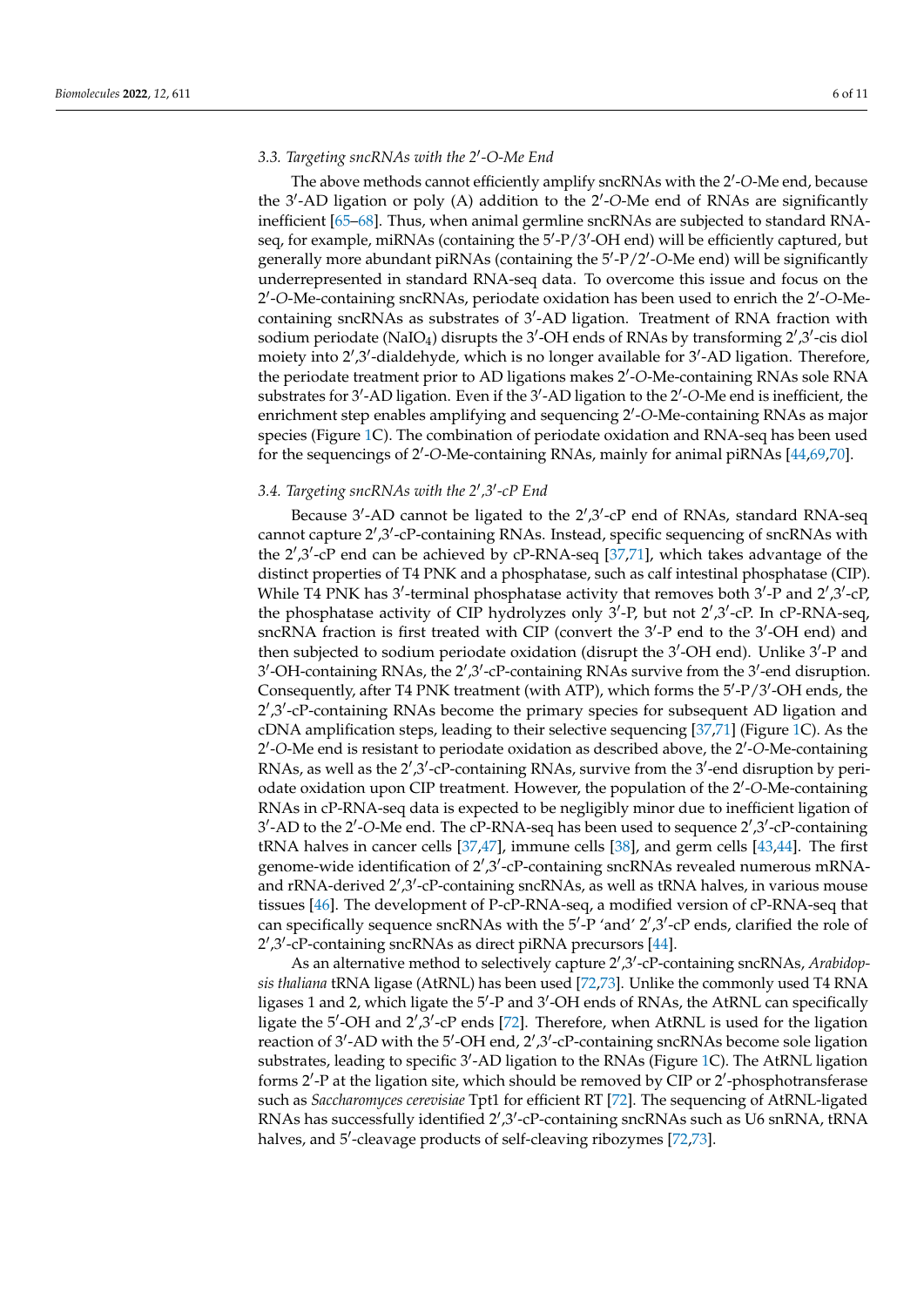## 3.5. Targeting sncRNAs with the 5'-OH End

Standard RNA-seq cannot capture 5'-OH-containing RNAs because 5'-AD cannot be ligated to the 5'-OH ends of RNAs. Instead, specific sequencing of sncRNAs with the 5'-OH ends can be achieved by 5'-hydroxyl RNA-seq [\[74\]](#page-10-18). The method uses *Escherichia coli* RtcB RNA ligase, which can specifically ligate 3'-P-containing 5'-AD to the 5'-OH ends of RNAs, leading to specific amplification and sequencing of 5'-OH-containing RNAs (Figure [1C](#page-2-0)). The 5'-hydroxyl RNA-seq successfully captured numerous 5'-OH-containing mRNA-derived fragments that are likely to be generated by co-translational mRNA decay [\[74\]](#page-10-18).

#### *3.6. Targeting sncRNAs with All Terminal Phosphate States*

In addition to targeting the specific terminal phosphate states as described above, broader range sncRNAs with all terminal phosphate states can be sequenced by Phospho-RNA-seq [\[75\]](#page-10-19) in which RNA samples are treated with T4 PNK. Because T4 PNK possesses both 5'-phosphorylation (which converts 5'-OH to 5'-P in the presence of ATP) and 3'-dephosphorylation (which converts 3'-P/2',3'-cP to 3'-OH) activities, the T4 PNK treatment converts the terminal phosphate states of all RNA species to the 5'-P/3'-OH-ends that are suitable for 5'-/3'-AD ligations in subsequent standard RNA-seq procedures (Figure [1C](#page-2-0)). This method comprehensively clarified the profiles of extracellular sncRNAs in human plasma samples and revealed tissue specific signatures in the profiles [\[75\]](#page-10-19). The T4 PNK treatment should be utilized to capture the whole picture of extracellular sncRNAs, as the majority of extracellular sncRNAs contain the 3'-P or 2',3'-cP end [\[38,](#page-9-15)[75\]](#page-10-19) uncaptured by standard RNA-seq.

Not only terminal structures, but also internal post-transcriptional modifications of RNA molecules, can greatly affect sequencing efficiency. Some modifications block Watson– Crick base pairings and thus can interfere with RT, making the modified RNA molecules underrepresented in RNA-seq data. To overcome this issue, sequencing procedures for tRNAs (the most heavily-modified RNAs) and their fragments, such as DM-tRNA-seq [\[76\]](#page-11-0) and AlkB-facilitated RNA methylation sequencing (ARM-seq) [\[77\]](#page-11-1), include treatment of RNA fraction with *Escherichia coli* AlkB demethylase. The wild-type or engineered AlkB [\[76,](#page-11-0)[78\]](#page-11-2) can remove methylations from N<sup>1</sup>-methyladenosine (m<sup>1</sup>A), N<sup>3</sup>-methylcytidine (m<sup>3</sup>C), and N<sup>1</sup>-methylguanosine (m<sup>1</sup>G) residues, improving the efficiency of RT-PCR for the modified RNAs by erasing these RT-impairing modifications. Panoramic RNA display by overcoming RNA modification aborted sequencing (PANDORA-seq) combined the AlkB and T4-PNK treatments to fully capture sncRNAs [\[79\]](#page-11-3). Cap-Clip, T4 PNK, and AlkB/AlkB(D135S)-facilitated small ncRNA sequencing (CPA-seq) employed a treatment with Cap-Clip acid pyrophosphatase, as well as AlkB and T4 PNK treatments, to further capture sncRNAs with  $5'$ -m<sup>7</sup>G cap structure and 5'-triphosphates [\[80\]](#page-11-4). Although still imperfect because AlkB cannot erase all RT-blocking modifications such as  $N^2$  , $N^2$ -dimethylguanosine  $(m^2{}_2G)$ , and because the biases generated by additional enzymatic treatments remain to be assessed in detail, the recent attempts to fully capture sncRNAs have shed light on previously unrecognized and uncharacterized sncRNAs.

#### **4. Future Perspectives**

Although the RNA-seq of T4 PNK-treated samples has an ability to capture broader sncRNA species compared to standard RNA-seq without any pre-treatment, it does not necessarily mean that the T4 PNK pretreatment of RNA is always required in all experiments. The information of terminal phosphates and modifications on RNA molecules are essential to understand the biogenesis mechanism and molecular function of the RNAs. T4 PNK treatment erases the terminal phosphate information of RNA molecules in sequencing data. It is also a possibility that the increased amounts and variations of the sncRNAs in the T4 PNK-treated RNA sequence data could mask the expression profiles of RNAs with relatively low abundance. For example, when the main research focus is on miRNAs, standard RNA-seq could be a better method than RNA-seq with T4 PNK treatment, because T4 PNK treatment vastly increases the abundance of non-miRNA reads (e.g., rRNA-/tRNA-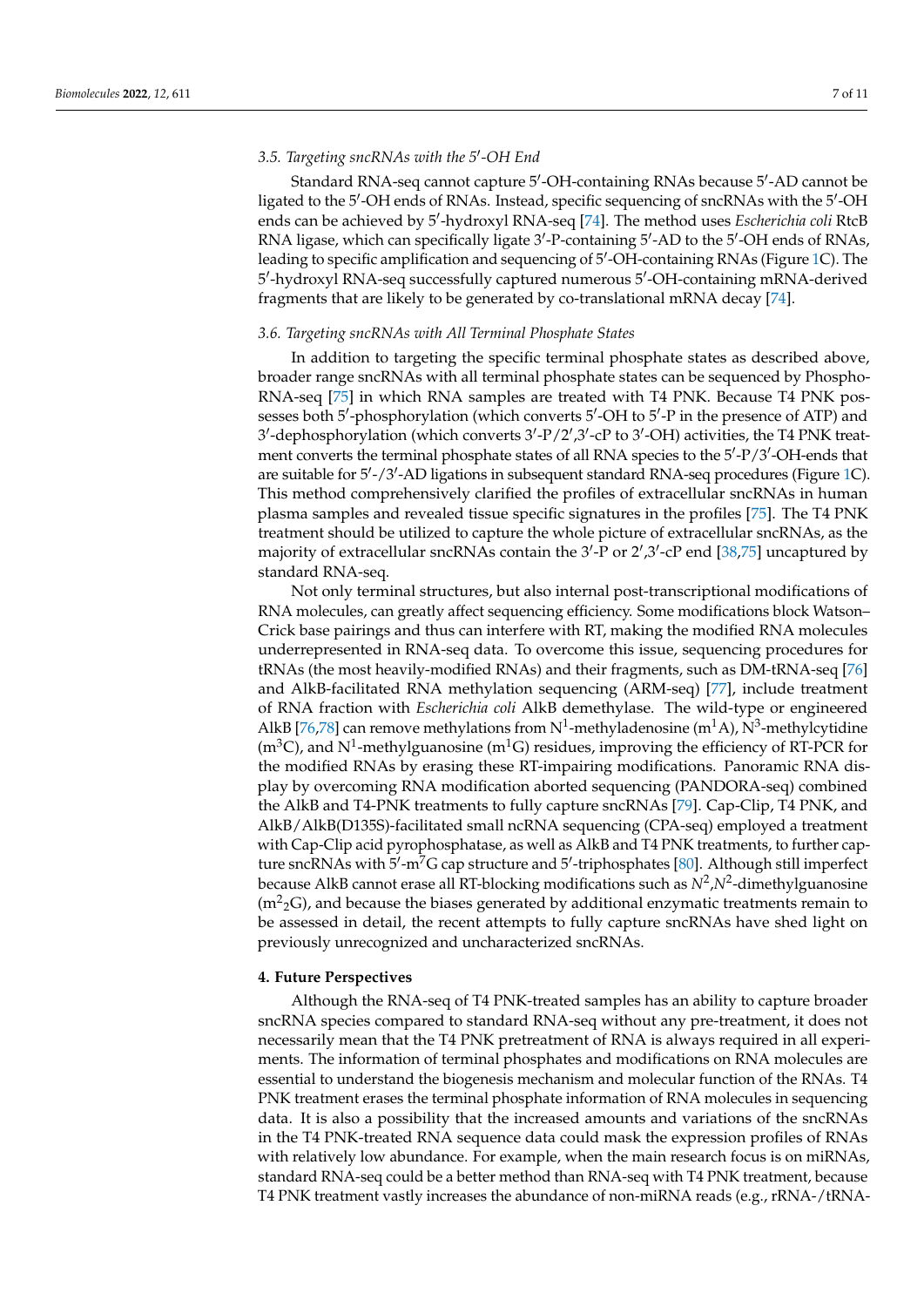/mRNA-derived sncRNAs), which could lessen the depths of the miRNA reads. These considerations speak to the importance of understanding the biogenesis pathways and resultant properties of each sncRNA. Although increasing accumulation of sequencing data from standard and modified RNA-seq has identified greater numbers of sncRNA species, the biogenesis pathways and responsible RNases remain unknown for large parts of the sncRNAs. Without knowing the biogenesis enzymes and their generating terminal phosphate states of the targeted sncRNAs, it is difficult to determine an appropriate sequencing method for the RNAs and accurately interpret RNA-seq data. More importantly, to advance our understanding of the expanding realm of sncRNA, it is imperative to distinguish functional sncRNAs from random degradation products. Further research to accumulate the data of previously "hidden" sncRNA from the above-described modified versions of RNAseq to capture specific sncRNAs or whole sncRNAome will not only reveal expressional regulation of wider repertoires of sncRNAs, but also help their functional characterization, potentially clarifying substantially greater biological significance of sncRNAs.

**Author Contributions:** M.S. and Y.K. conceptualized the theme and wrote the manuscript. All authors have read and agreed to the published version of the manuscript.

**Funding:** The work in the Kirino lab on this topic was funded by the National Institutes of Health Grant (GM106047, HL150560, AI151641, and AI168975 to YK); American Cancer Society Research Scholar Grant (RSG-17-059-01-RMC to YK); and the Japan Society for the Promotion of Science Postdoctoral Fellowship for Research Abroad (to MS).

**Conflicts of Interest:** The authors declare no conflict of interest.

## **References**

- <span id="page-8-0"></span>1. Cerami, E.; Gao, J.; Dogrusoz, U.; Gross, B.E.; Sumer, S.O.; Aksoy, B.A.; Jacobsen, A.; Byrne, C.J.; Heuer, M.L.; Larsson, E.; et al. The cBio cancer genomics portal: An open platform for exploring multidimensional cancer genomics data. *Cancer Discov.* **2012**, *2*, 401–404. [\[CrossRef\]](http://doi.org/10.1158/2159-8290.CD-12-0095) [\[PubMed\]](http://www.ncbi.nlm.nih.gov/pubmed/22588877)
- <span id="page-8-1"></span>2. Gao, J.; Aksoy, B.A.; Dogrusoz, U.; Dresdner, G.; Gross, B.; Sumer, S.O.; Sun, Y.; Jacobsen, A.; Sinha, R.; Larsson, E.; et al. Integrative analysis of complex cancer genomics and clinical profiles using the cBioPortal. *Sci. Signal.* **2013**, *6*, pl1. [\[CrossRef\]](http://doi.org/10.1126/scisignal.2004088) [\[PubMed\]](http://www.ncbi.nlm.nih.gov/pubmed/23550210)
- <span id="page-8-2"></span>3. Tate, J.G.; Bamford, S.; Jubb, H.C.; Sondka, Z.; Beare, D.M.; Bindal, N.; Boutselakis, H.; Cole, C.G.; Creatore, C.; Dawson, E.; et al. COSMIC: The Catalogue Of Somatic Mutations In Cancer. *Nucleic Acids Res.* **2019**, *47*, D941–D947. [\[CrossRef\]](http://doi.org/10.1093/nar/gky1015) [\[PubMed\]](http://www.ncbi.nlm.nih.gov/pubmed/30371878)
- <span id="page-8-3"></span>4. Lee, R.C.; Feinbaum, R.L.; Ambros, V. The C. elegans heterochronic gene lin-4 encodes small RNAs with antisense complementarity to lin-14. *Cell* **1993**, *75*, 843–854. [\[CrossRef\]](http://doi.org/10.1016/0092-8674(93)90529-Y)
- <span id="page-8-4"></span>5. Wightman, B.; Ha, I.; Ruvkun, G. Posttranscriptional regulation of the heterochronic gene lin-14 by lin-4 mediates temporal pattern formation in C. elegans. *Cell* **1993**, *75*, 855–862. [\[CrossRef\]](http://doi.org/10.1016/0092-8674(93)90530-4)
- <span id="page-8-5"></span>6. Bartel, D.P. MicroRNAs: Genomics, biogenesis, mechanism, and function. *Cell* **2004**, *116*, 281–297. [\[CrossRef\]](http://doi.org/10.1016/S0092-8674(04)00045-5)
- <span id="page-8-6"></span>7. Pillai, R.S.; Bhattacharyya, S.N.; Filipowicz, W. Repression of protein synthesis by miRNAs: How many mechanisms? *Trends Cell Biol.* **2007**, *17*, 118–126. [\[CrossRef\]](http://doi.org/10.1016/j.tcb.2006.12.007)
- <span id="page-8-7"></span>8. Bartel, D.P. MicroRNAs: Target recognition and regulatory functions. *Cell* **2009**, *136*, 215–233. [\[CrossRef\]](http://doi.org/10.1016/j.cell.2009.01.002)
- <span id="page-8-8"></span>9. Jonas, S.; Izaurralde, E. Towards a molecular understanding of microRNA-mediated gene silencing. *Nat. Rev. Genet.* **2015**, *16*, 421–433. [\[CrossRef\]](http://doi.org/10.1038/nrg3965)
- <span id="page-8-9"></span>10. MacRae, I.J.; Doudna, J.A. Ribonuclease revisited: Structural insights into ribonuclease III family enzymes. *Curr. Opin. Struct. Biol.* **2007**, *17*, 138–145. [\[CrossRef\]](http://doi.org/10.1016/j.sbi.2006.12.002)
- 11. Kim, V.N. MicroRNA biogenesis: Coordinated cropping and dicing. *Nat. Rev. Mol. Cell Biol.* **2005**, *6*, 376–385. [\[CrossRef\]](http://doi.org/10.1038/nrm1644) [\[PubMed\]](http://www.ncbi.nlm.nih.gov/pubmed/15852042)
- <span id="page-8-10"></span>12. Ha, M.; Kim, V.N. Regulation of microRNA biogenesis. *Nat. Rev. Mol. Cell Biol.* **2014**, *15*, 509–524. [\[CrossRef\]](http://doi.org/10.1038/nrm3838) [\[PubMed\]](http://www.ncbi.nlm.nih.gov/pubmed/25027649)
- <span id="page-8-11"></span>13. Yu, B.; Yang, Z.; Li, J.; Minakhina, S.; Yang, M.; Padgett, R.W.; Steward, R.; Chen, X. Methylation as a crucial step in plant microRNA biogenesis. *Science* **2005**, *307*, 932–935. [\[CrossRef\]](http://doi.org/10.1126/science.1107130) [\[PubMed\]](http://www.ncbi.nlm.nih.gov/pubmed/15705854)
- <span id="page-8-12"></span>14. Borges, F.; Martienssen, R.A. The expanding world of small RNAs in plants. *Nat. Rev. Mol. Cell Biol.* **2015**, *16*, 727–741. [\[CrossRef\]](http://doi.org/10.1038/nrm4085) [\[PubMed\]](http://www.ncbi.nlm.nih.gov/pubmed/26530390)
- <span id="page-8-13"></span>15. Ghildiyal, M.; Zamore, P.D. Small silencing RNAs: An expanding universe. *Nat. Rev. Genet.* **2009**, *10*, 94–108. [\[CrossRef\]](http://doi.org/10.1038/nrg2504)
- <span id="page-8-14"></span>16. Piatek, M.J.; Werner, A. Endogenous siRNAs: Regulators of internal affairs. *Biochem. Soc. Trans.* **2014**, *42*, 1174–1179. [\[CrossRef\]](http://doi.org/10.1042/BST20140068) 17. Ji, L.; Chen, X. Regulation of small RNA stability: Methylation and beyond. *Cell Res.* **2012**, *22*, 624–636. [\[CrossRef\]](http://doi.org/10.1038/cr.2012.36)
- <span id="page-8-15"></span>18. Kim, V.N.; Han, J.; Siomi, M.C. Biogenesis of small RNAs in animals. *Nat. Rev. Mol. Cell Biol.* **2009**, *10*, 126–139. [\[CrossRef\]](http://doi.org/10.1038/nrm2632)
- <span id="page-8-16"></span>19. Ozata, D.M.; Gainetdinov, I.; Zoch, A.; O'Carroll, D.; Zamore, P.D. PIWI-interacting RNAs: Small RNAs with big functions. *Nat. Rev. Genet.* **2019**, *20*, 89–108. [\[CrossRef\]](http://doi.org/10.1038/s41576-018-0073-3)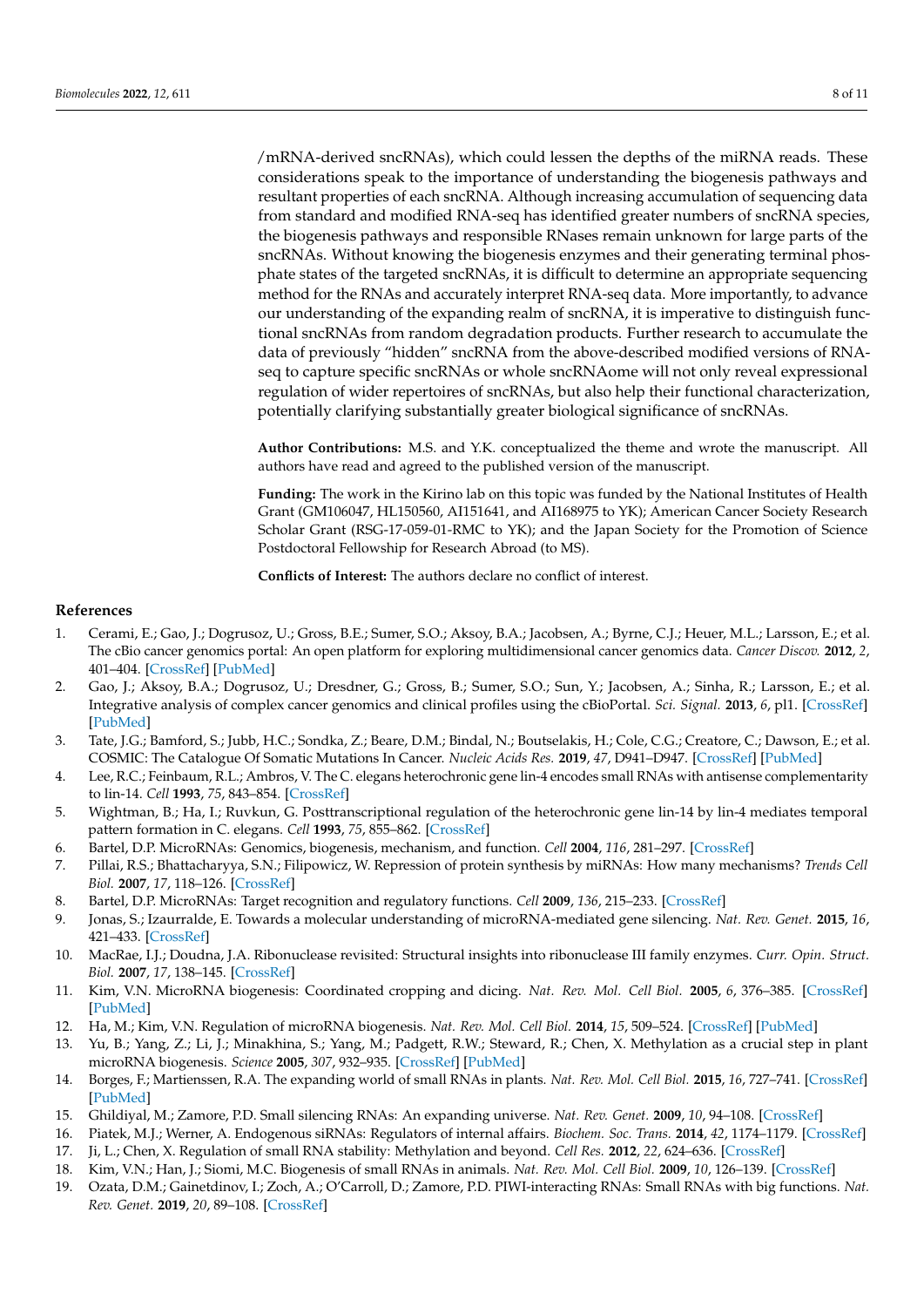- <span id="page-9-0"></span>20. Czech, B.; Munafo, M.; Ciabrelli, F.; Eastwood, E.L.; Fabry, M.H.; Kneuss, E.; Hannon, G.J. piRNA-Guided Genome Defense: From Biogenesis to Silencing. *Annu. Rev. Genet.* **2018**, *52*, 131–157. [\[CrossRef\]](http://doi.org/10.1146/annurev-genet-120417-031441)
- <span id="page-9-1"></span>21. Ipsaro, J.J.; Haase, A.D.; Knott, S.R.; Joshua-Tor, L.; Hannon, G.J. The structural biochemistry of Zucchini implicates it as a nuclease in piRNA biogenesis. *Nature* **2012**, *491*, 279–283. [\[CrossRef\]](http://doi.org/10.1038/nature11502) [\[PubMed\]](http://www.ncbi.nlm.nih.gov/pubmed/23064227)
- <span id="page-9-2"></span>22. Nishimasu, H.; Ishizu, H.; Saito, K.; Fukuhara, S.; Kamatani, M.K.; Bonnefond, L.; Matsumoto, N.; Nishizawa, T.; Nakanaga, K.; Aoki, J.; et al. Structure and function of Zucchini endoribonuclease in piRNA biogenesis. *Nature* **2012**, *491*, 284–287. [\[CrossRef\]](http://doi.org/10.1038/nature11509)
- <span id="page-9-3"></span>23. Brennecke, J.; Aravin, A.A.; Stark, A.; Dus, M.; Kellis, M.; Sachidanandam, R.; Hannon, G.J. Discrete small RNA-generating loci as master regulators of transposon activity in Drosophila. *Cell* **2007**, *128*, 1089–1103. [\[CrossRef\]](http://doi.org/10.1016/j.cell.2007.01.043) [\[PubMed\]](http://www.ncbi.nlm.nih.gov/pubmed/17346786)
- <span id="page-9-4"></span>24. Gunawardane, L.S.; Saito, K.; Nishida, K.M.; Miyoshi, K.; Kawamura, Y.; Nagami, T.; Siomi, H.; Siomi, M.C. A slicer-mediated mechanism for repeat-associated siRNA 5' end formation in Drosophila. *Science* **2007**, *315*, 1587–1590. [\[CrossRef\]](http://doi.org/10.1126/science.1140494) [\[PubMed\]](http://www.ncbi.nlm.nih.gov/pubmed/17322028)
- <span id="page-9-5"></span>25. Izumi, N.; Shoji, K.; Sakaguchi, Y.; Honda, S.; Kirino, Y.; Suzuki, T.; Katsuma, S.; Tomari, Y. Identification and Functional Analysis of the Pre-piRNA 3' Trimmer in Silkworms. *Cell* **2016**, *164*, 962–973. [\[CrossRef\]](http://doi.org/10.1016/j.cell.2016.01.008) [\[PubMed\]](http://www.ncbi.nlm.nih.gov/pubmed/26919431)
- <span id="page-9-6"></span>26. Horwich, M.D.; Li, C.; Matranga, C.; Vagin, V.; Farley, G.; Wang, P.; Zamore, P.D. The Drosophila RNA methyltransferase, DmHen1, modifies germline piRNAs and single-stranded siRNAs in RISC. *Curr. Biol.* **2007**, *17*, 1265–1272. [\[CrossRef\]](http://doi.org/10.1016/j.cub.2007.06.030)
- 27. Saito, K.; Sakaguchi, Y.; Suzuki, T.; Suzuki, T.; Siomi, H.; Siomi, M.C. Pimet, the Drosophila homolog of HEN1, mediates 2'-O-methylation of Piwi- interacting RNAs at their 3' ends. *Genes Dev.* **2007**, *21*, 1603–1608. [\[CrossRef\]](http://doi.org/10.1101/gad.1563607)
- <span id="page-9-7"></span>28. Kirino, Y.; Mourelatos, Z. The mouse homolog of HEN1 is a potential methylase for Piwi-interacting RNAs. *RNA* **2007**, *13*, 1397–1401. [\[CrossRef\]](http://doi.org/10.1261/rna.659307)
- <span id="page-9-8"></span>29. Kirino, Y.; Mourelatos, Z. Mouse Piwi-interacting RNAs are 2'-O-methylated at their 3' termini. *Nat. Struct. Mol. Biol.* **2007**, *14*, 347–348. [\[CrossRef\]](http://doi.org/10.1038/nsmb1218)
- <span id="page-9-9"></span>30. Ohara, T.; Sakaguchi, Y.; Suzuki, T.; Ueda, H.; Miyauchi, K. The 3' termini of mouse Piwi-interacting RNAs are 2'-O-methylated. *Nat. Struct. Mol. Biol.* **2007**, *14*, 349–350. [\[CrossRef\]](http://doi.org/10.1038/nsmb1220)
- <span id="page-9-10"></span>31. Kumar, P.; Kuscu, C.; Dutta, A. Biogenesis and Function of Transfer RNA-Related Fragments (tRFs). *Trends Biochem. Sci.* **2016**, *41*, 679–689. [\[CrossRef\]](http://doi.org/10.1016/j.tibs.2016.05.004) [\[PubMed\]](http://www.ncbi.nlm.nih.gov/pubmed/27263052)
- <span id="page-9-25"></span>32. Shigematsu, M.; Kirino, Y. tRNA-Derived Short Non-coding RNA as Interacting Partners of Argonaute Proteins. *Gene Regul. Syst. Biol.* **2015**, *9*, 27–33. [\[CrossRef\]](http://doi.org/10.4137/GRSB.S29411) [\[PubMed\]](http://www.ncbi.nlm.nih.gov/pubmed/26401098)
- <span id="page-9-26"></span>33. Anderson, P.; Ivanov, P. tRNA fragments in human health and disease. *FEBS Lett.* **2014**, *588*, 4297–4304. [\[CrossRef\]](http://doi.org/10.1016/j.febslet.2014.09.001) [\[PubMed\]](http://www.ncbi.nlm.nih.gov/pubmed/25220675)
- <span id="page-9-11"></span>34. Magee, R.; Rigoutsos, I. On the expanding roles of tRNA fragments in modulating cell behavior. *Nucleic Acids Res.* **2020**, *48*, 9433–9448. [\[CrossRef\]](http://doi.org/10.1093/nar/gkaa657) [\[PubMed\]](http://www.ncbi.nlm.nih.gov/pubmed/32890397)
- <span id="page-9-12"></span>35. Yamasaki, S.; Ivanov, P.; Hu, G.F.; Anderson, P. Angiogenin cleaves tRNA and promotes stress-induced translational repression. *J. Cell Biol.* **2009**, *185*, 35–42. [\[CrossRef\]](http://doi.org/10.1083/jcb.200811106)
- <span id="page-9-13"></span>36. Fu, H.; Feng, J.; Liu, Q.; Sun, F.; Tie, Y.; Zhu, J.; Xing, R.; Sun, Z.; Zheng, X. Stress induces tRNA cleavage by angiogenin in mammalian cells. *FEBS Lett.* **2009**, *583*, 437–442. [\[CrossRef\]](http://doi.org/10.1016/j.febslet.2008.12.043)
- <span id="page-9-14"></span>37. Honda, S.; Loher, P.; Shigematsu, M.; Palazzo, J.P.; Suzuki, R.; Imoto, I.; Rigoutsos, I.; Kirino, Y. Sex hormone-dependent tRNA halves enhance cell proliferation in breast and prostate cancers. *Proc. Natl. Acad. Sci. USA* **2015**, *112*, E3816–E3825. [\[CrossRef\]](http://doi.org/10.1073/pnas.1510077112)
- <span id="page-9-15"></span>38. Pawar, K.; Shigematsu, M.; Sharbati, S.; Kirino, Y. Infection-induced 5'-half molecules of tRNAHisGUG activate Toll-like receptor 7. *PLoS Biol.* **2020**, *18*, e3000982. [\[CrossRef\]](http://doi.org/10.1371/journal.pbio.3000982)
- <span id="page-9-16"></span>39. Kawamura, T.; Shigematsu, M.; Kirino, Y. In vitro production and multiplex quantification of 2',3'-cyclic phosphate-containing 5'-tRNA half molecules. *Methods* 2021, *in press*. [\[CrossRef\]](http://doi.org/10.1016/j.ymeth.2021.04.024)
- <span id="page-9-17"></span>40. Emara, M.M.; Ivanov, P.; Hickman, T.; Dawra, N.; Tisdale, S.; Kedersha, N.; Hu, G.F.; Anderson, P. Angiogenin-induced tRNA-derived stress-induced RNAs promote stress-induced stress granule assembly. *J. Biol. Chem.* **2010**, *285*, 10959–10968. [\[CrossRef\]](http://doi.org/10.1074/jbc.M109.077560)
- 41. Ivanov, P.; Emara, M.M.; Villén, J.; Gygi, S.P.; Anderson, P. Angiogenin-Induced tRNA Fragments Inhibit Translation Initiation. *Mol. Cell* **2011**, *43*, 613–623. [\[CrossRef\]](http://doi.org/10.1016/j.molcel.2011.06.022) [\[PubMed\]](http://www.ncbi.nlm.nih.gov/pubmed/21855800)
- <span id="page-9-18"></span>42. Fricker, R.; Brogli, R.; Luidalepp, H.; Wyss, L.; Fasnacht, M.; Joss, O.; Zywicki, M.; Helm, M.; Schneider, A.; Cristodero, M.; et al. A tRNA half modulates translation as stress response in Trypanosoma brucei. *Nat. Commun.* **2019**, *10*, 118. [\[CrossRef\]](http://doi.org/10.1038/s41467-018-07949-6)
- <span id="page-9-19"></span>43. Honda, S.; Kawamura, T.; Loher, P.; Morichika, K.; Rigoutsos, I.; Kirino, Y. The biogenesis pathway of tRNA-derived piRNAs in Bombyx germ cells. *Nucleic Acids Res.* **2017**, *45*, 9108–9120. [\[CrossRef\]](http://doi.org/10.1093/nar/gkx537)
- <span id="page-9-20"></span>44. Shigematsu, M.; Kawamura, T.; Morichika, K.; Izumi, N.; Kiuchi, T.; Honda, S.; Pliatsika, V.; Matsubara, R.; Rigoutsos, I.; Katsuma, S.; et al. RNase kappa promotes robust piRNA production by generating 2',3'-cyclic phosphate-containing precursors. *Nat. Commun.* **2021**, *12*, 4498. [\[CrossRef\]](http://doi.org/10.1038/s41467-021-24681-w) [\[PubMed\]](http://www.ncbi.nlm.nih.gov/pubmed/34301931)
- <span id="page-9-21"></span>45. Shapiro, R.; Riordan, J.F.; Vallee, B.L. Characteristic ribonucleolytic activity of human angiogenin. *Biochemistry* **1986**, *25*, 3527–3532. [\[CrossRef\]](http://doi.org/10.1021/bi00360a008) [\[PubMed\]](http://www.ncbi.nlm.nih.gov/pubmed/2424496)
- <span id="page-9-22"></span>46. Shigematsu, M.; Morichika, K.; Kawamura, T.; Honda, S.; Kirino, Y. Genome-wide identification of short 2',3'-cyclic phosphatecontaining RNAs and their regulation in aging. *PLoS Genet.* **2019**, *15*, e1008469. [\[CrossRef\]](http://doi.org/10.1371/journal.pgen.1008469)
- <span id="page-9-23"></span>47. Shigematsu, M.; Kirino, Y. Oxidative stress enhances the expression of 2',3'-cyclic phosphate-containing RNAs. *RNA Biol.* **2020**, *17*, 1060–1069. [\[CrossRef\]](http://doi.org/10.1080/15476286.2020.1766861)
- <span id="page-9-24"></span>48. Haussecker, D.; Huang, Y.; Lau, A.; Parameswaran, P.; Fire, A.Z.; Kay, M.A. Human tRNA-derived small RNAs in the global regulation of RNA silencing. *RNA* **2010**, *16*, 673–695. [\[CrossRef\]](http://doi.org/10.1261/rna.2000810)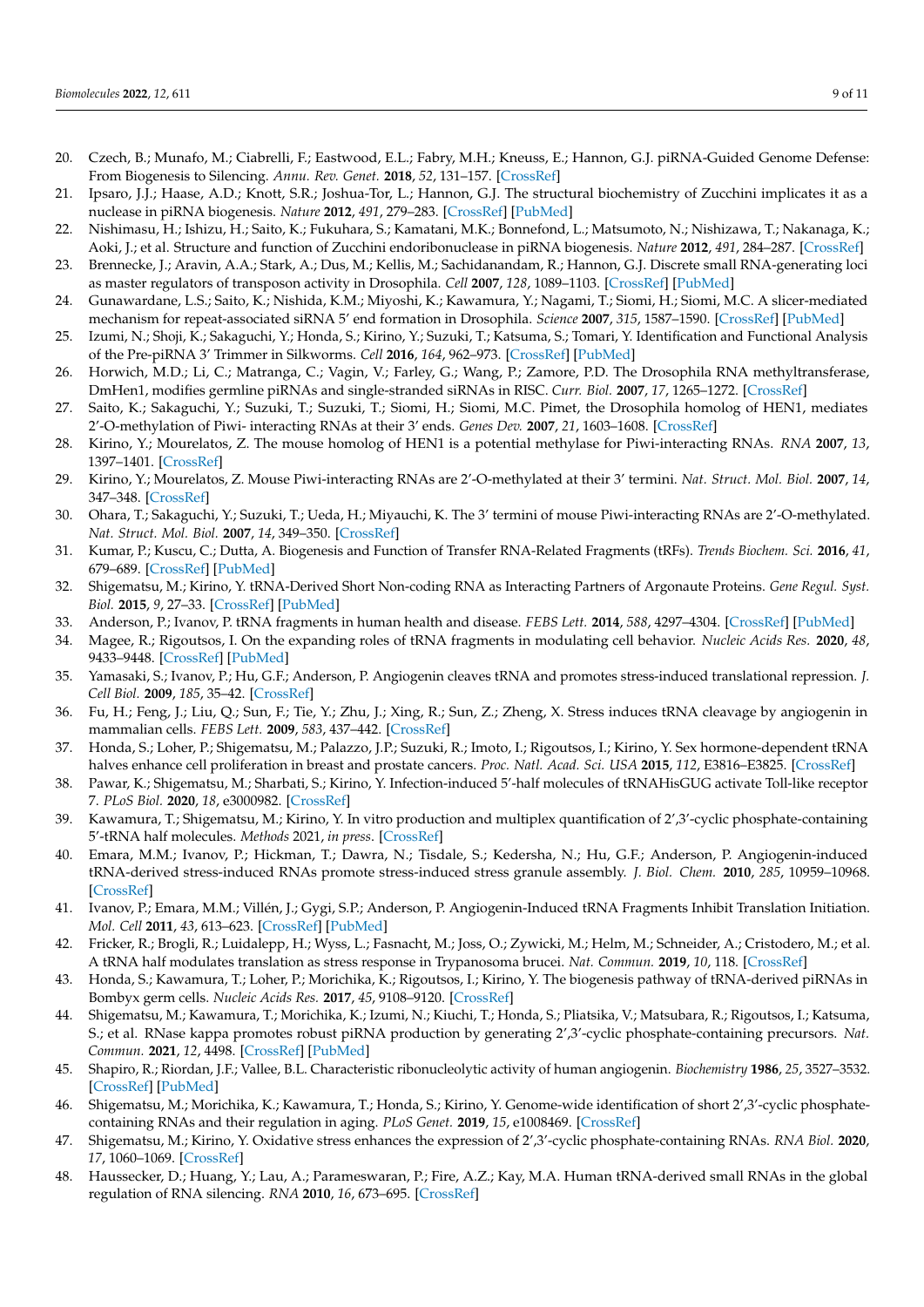- <span id="page-10-0"></span>49. Li, Z.; Ender, C.; Meister, G.; Moore, P.S.; Chang, Y.; John, B. Extensive terminal and asymmetric processing of small RNAs from rRNAs, snoRNAs, snRNAs, and tRNAs. *Nucleic Acids Res.* **2012**, *40*, 6787–6799. [\[CrossRef\]](http://doi.org/10.1093/nar/gks307)
- <span id="page-10-1"></span>50. Yu, X.; Xie, Y.; Zhang, S.; Song, X.; Xiao, B.; Yan, Z. tRNA-derived fragments: Mechanisms underlying their regulation of gene expression and potential applications as therapeutic targets in cancers and virus infections. *Theranostics* **2021**, *11*, 461–469. [\[CrossRef\]](http://doi.org/10.7150/thno.51963)
- <span id="page-10-2"></span>51. Taft, R.J.; Glazov, E.A.; Lassmann, T.; Hayashizaki, Y.; Carninci, P.; Mattick, J.S. Small RNAs derived from snoRNAs. *RNA* **2009**, *15*, 1233–1240. [\[CrossRef\]](http://doi.org/10.1261/rna.1528909) [\[PubMed\]](http://www.ncbi.nlm.nih.gov/pubmed/19474147)
- 52. Ender, C.; Krek, A.; Friedlander, M.R.; Beitzinger, M.; Weinmann, L.; Chen, W.; Pfeffer, S.; Rajewsky, N.; Meister, G. A human snoRNA with microRNA-like functions. *Mol. Cell* **2008**, *32*, 519–528. [\[CrossRef\]](http://doi.org/10.1016/j.molcel.2008.10.017) [\[PubMed\]](http://www.ncbi.nlm.nih.gov/pubmed/19026782)
- <span id="page-10-3"></span>53. Wajahat, M.; Bracken, C.P.; Orang, A. Emerging Functions for snoRNAs and snoRNA-Derived Fragments. *Int. J. Mol. Sci.* **2021**, *22*, 10193. [\[CrossRef\]](http://doi.org/10.3390/ijms221910193) [\[PubMed\]](http://www.ncbi.nlm.nih.gov/pubmed/34638533)
- <span id="page-10-4"></span>54. Lambert, M.; Benmoussa, A.; Provost, P. Small Non-Coding RNAs Derived From Eukaryotic Ribosomal RNA. *Noncoding RNA* **2019**, *5*, 16. [\[CrossRef\]](http://doi.org/10.3390/ncrna5010016)
- 55. Jackowiak, P.; Hojka-Osinska, A.; Philips, A.; Zmienko, A.; Budzko, L.; Maillard, P.; Budkowska, A.; Figlerowicz, M. Small RNA fragments derived from multiple RNA classes—The missing element of multi-omics characteristics of the hepatitis C virus cell culture model. *BMC Genom.* **2017**, *18*, 502. [\[CrossRef\]](http://doi.org/10.1186/s12864-017-3891-3) [\[PubMed\]](http://www.ncbi.nlm.nih.gov/pubmed/28666407)
- 56. Burroughs, A.M.; Ando, Y.; de Hoon, M.J.; Tomaru, Y.; Suzuki, H.; Hayashizaki, Y.; Daub, C.O. Deep-sequencing of human Argonaute-associated small RNAs provides insight into miRNA sorting and reveals Argonaute association with RNA fragments of diverse origin. *RNA Biol.* **2011**, *8*, 158–177. [\[CrossRef\]](http://doi.org/10.4161/rna.8.1.14300)
- 57. Pircher, A.; Bakowska-Zywicka, K.; Schneider, L.; Zywicki, M.; Polacek, N. An mRNA-derived noncoding RNA targets and regulates the ribosome. *Mol. Cell* **2014**, *54*, 147–155. [\[CrossRef\]](http://doi.org/10.1016/j.molcel.2014.02.024)
- <span id="page-10-5"></span>58. McCue, A.D.; Panda, K.; Nuthikattu, S.; Choudury, S.G.; Thomas, E.N.; Slotkin, R.K. ARGONAUTE 6 bridges transposable element mRNA-derived siRNAs to the establishment of DNA methylation. *EMBO J.* **2015**, *34*, 20–35. [\[CrossRef\]](http://doi.org/10.15252/embj.201489499)
- 59. Castellano, L.; Stebbing, J. Deep sequencing of small RNAs identifies canonical and non-canonical miRNA and endogenous siRNAs in mammalian somatic tissues. *Nucleic Acids Res.* **2013**, *41*, 3339–3351. [\[CrossRef\]](http://doi.org/10.1093/nar/gks1474)
- <span id="page-10-6"></span>60. Chak, L.L.; Mohammed, J.; Lai, E.C.; Tucker-Kellogg, G.; Okamura, K. A deeply conserved, noncanonical miRNA hosted by ribosomal DNA. *RNA* **2015**, *21*, 375–384. [\[CrossRef\]](http://doi.org/10.1261/rna.049098.114)
- <span id="page-10-7"></span>61. Cherlin, T.; Magee, R.; Jing, Y.; Pliatsika, V.; Loher, P.; Rigoutsos, I. Ribosomal RNA fragmentation into short RNAs (rRFs) is modulated in a sex- and population of origin-specific manner. *BMC Biol.* **2020**, *18*, 38. [\[CrossRef\]](http://doi.org/10.1186/s12915-020-0763-0) [\[PubMed\]](http://www.ncbi.nlm.nih.gov/pubmed/32279660)
- <span id="page-10-8"></span>62. Benesova, S.; Kubista, M.; Valihrach, L. Small RNA-Sequencing: Approaches and Considerations for miRNA Analysis. *Diagnostics* **2021**, *11*, 964. [\[CrossRef\]](http://doi.org/10.3390/diagnostics11060964) [\[PubMed\]](http://www.ncbi.nlm.nih.gov/pubmed/34071824)
- <span id="page-10-9"></span>63. Barberan-Soler, S.; Vo, J.M.; Hogans, R.E.; Dallas, A.; Johnston, B.H.; Kazakov, S.A. Decreasing miRNA sequencing bias using a single adapter and circularization approach. *Genome Biol.* **2018**, *19*, 105. [\[CrossRef\]](http://doi.org/10.1186/s13059-018-1488-z) [\[PubMed\]](http://www.ncbi.nlm.nih.gov/pubmed/30173660)
- <span id="page-10-10"></span>64. Berezikov, E.; Cuppen, E.; Plasterk, R.H. Approaches to microRNA discovery. *Nat. Genet.* **2006**, *38*, S2–S7. [\[CrossRef\]](http://doi.org/10.1038/ng1794) [\[PubMed\]](http://www.ncbi.nlm.nih.gov/pubmed/16736019)
- <span id="page-10-11"></span>65. Dard-Dascot, C.; Naquin, D.; d'Aubenton-Carafa, Y.; Alix, K.; Thermes, C.; van Dijk, E. Systematic comparison of small RNA library preparation protocols for next-generation sequencing. *BMC Genom.* **2018**, *19*, 118. [\[CrossRef\]](http://doi.org/10.1186/s12864-018-4491-6)
- 66. Munafo, D.B.; Robb, G.B. Optimization of enzymatic reaction conditions for generating representative pools of cDNA from small RNA. *RNA* **2010**, *16*, 2537–2552. [\[CrossRef\]](http://doi.org/10.1261/rna.2242610)
- 67. Yang, Z.; Ebright, Y.W.; Yu, B.; Chen, X. HEN1 recognizes 21-24 nt small RNA duplexes and deposits a methyl group onto the 2' OH of the 3' terminal nucleotide. *Nucleic Acids Res.* **2006**, *34*, 667–675. [\[CrossRef\]](http://doi.org/10.1093/nar/gkj474) [\[PubMed\]](http://www.ncbi.nlm.nih.gov/pubmed/16449203)
- <span id="page-10-12"></span>68. Wang, N.; Qu, S.; Sun, W.; Zeng, Z.; Liang, H.; Zhang, C.Y.; Chen, X.; Zen, K. Direct quantification of 3' terminal 2'-O-methylation of small RNAs by RT-qPCR. *RNA* **2018**, *24*, 1520–1529. [\[CrossRef\]](http://doi.org/10.1261/rna.065144.117) [\[PubMed\]](http://www.ncbi.nlm.nih.gov/pubmed/30076204)
- <span id="page-10-13"></span>69. Williams, Z.; Morozov, P.; Mihailovic, A.; Lin, C.; Puvvula, P.K.; Juranek, S.; Rosenwaks, Z.; Tuschl, T. Discovery and Characterization of piRNAs in the Human Fetal Ovary. *Cell Rep.* **2015**, *13*, 854–863. [\[CrossRef\]](http://doi.org/10.1016/j.celrep.2015.09.030)
- <span id="page-10-14"></span>70. Sarkies, P.; Selkirk, M.E.; Jones, J.T.; Blok, V.; Boothby, T.; Goldstein, B.; Hanelt, B.; Ardila-Garcia, A.; Fast, N.M.; Schiffer, P.M.; et al. Ancient and novel small RNA pathways compensate for the loss of piRNAs in multiple independent nematode lineages. *PLoS Biol.* **2015**, *13*, e1002061. [\[CrossRef\]](http://doi.org/10.1371/journal.pbio.1002061)
- <span id="page-10-15"></span>71. Honda, S.; Morichika, K.; Kirino, Y. Selective amplification and sequencing of cyclic phosphate-containing RNAs by the cP-RNAseq method. *Nat. Protoc.* **2016**, *11*, 476–489. [\[CrossRef\]](http://doi.org/10.1038/nprot.2016.025) [\[PubMed\]](http://www.ncbi.nlm.nih.gov/pubmed/26866791)
- <span id="page-10-16"></span>72. Schutz, K.; Hesselberth, J.R.; Fields, S. Capture and sequence analysis of RNAs with terminal 2',3'-cyclic phosphates. *RNA* **2010**, *16*, 621–631. [\[CrossRef\]](http://doi.org/10.1261/rna.1934910) [\[PubMed\]](http://www.ncbi.nlm.nih.gov/pubmed/20075163)
- <span id="page-10-17"></span>73. Olzog, V.J.; Gartner, C.; Stadler, P.F.; Fallmann, J.; Weinberg, C.E. cyPhyRNA-seq: A genome-scale RNA-seq method to detect active self-cleaving ribozymes by capturing RNAs with 2',3' cyclic phosphates and 5' hydroxyl ends. *RNA Biol.* **2021**, *18*, 818–831. [\[CrossRef\]](http://doi.org/10.1080/15476286.2021.1999105)
- <span id="page-10-18"></span>74. Peach, S.E.; York, K.; Hesselberth, J.R. Global analysis of RNA cleavage by 5'-hydroxyl RNA sequencing. *Nucleic Acids Res.* **2015**, *43*, e108. [\[CrossRef\]](http://doi.org/10.1093/nar/gkv536)
- <span id="page-10-19"></span>75. Giraldez, M.D.; Spengler, R.M.; Etheridge, A.; Goicochea, A.J.; Tuck, M.; Choi, S.W.; Galas, D.J.; Tewari, M. Phospho-RNA-seq: A modified small RNA-seq method that reveals circulating mRNA and lncRNA fragments as potential biomarkers in human plasma. *EMBO J.* **2019**, *38*, e101695. [\[CrossRef\]](http://doi.org/10.15252/embj.2019101695)